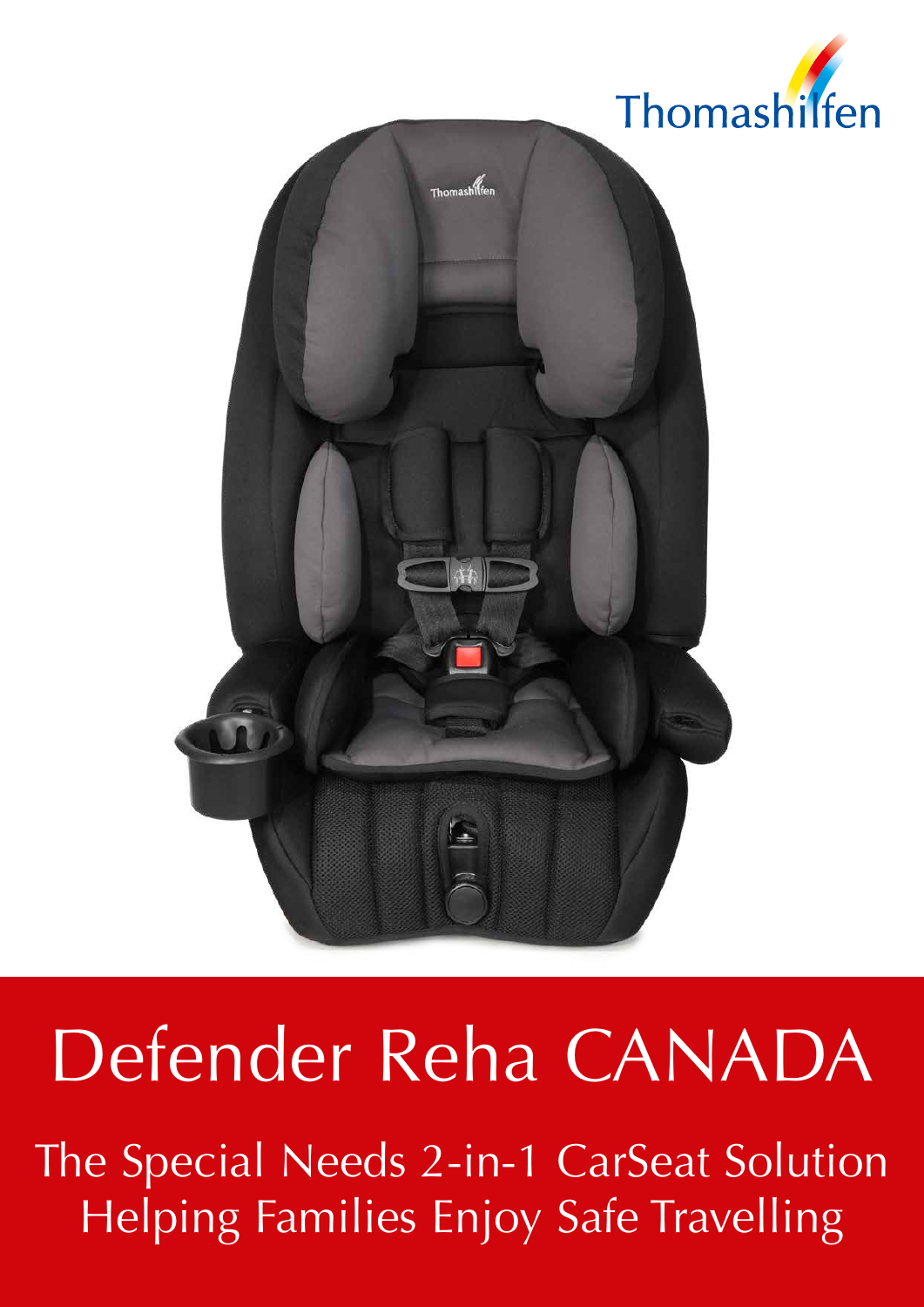+





*The Defender Reha allows*  " *children with special needs 360° of impact protection. The head, trunk and thighs supports, combined with our unique accessories, offer many positioning options. The seat allows for growth while remaining narrow enough for a second car seat as well as another child to fit in the back seat.*

## Defender Reha CANADA The Positioning 2-in-1 Special Needs CarSeat

### + Positioning-options INCLUSIVE





Cup/snack holder swivels and can easily be installed on either armrest

Chest clip and soft harness covers included

Ultra plush seat pad made with durable premium fabrics and extra foam for maximum comfort is removable for machine washing

### Small crotch pad included. **SWIVEL BASE** option for easier transfer in **BOOSTER MODE**

9-position, 1-hand height adjustable headrest



Deep, supportive headrest, backrest and seat base for 360° impact protection



**Head support**  holds the child's head safely in place

**Lateral trunk supports**  for an upright, stable sitting position

> **Lateral side supports**  are removable to adjust seat width for plenty of room for the child to grow with the seat







The no-threaded 5-point harness provides additional support in Booster Mode • for children weighing 18,1 to 50 kg / 40 to 110 lbs.

 *is a family owned company in the 3rd generation passionate about providing safe and comfortable products for special needs. We are committed to developing and delivering products that help families and their children for more Quality of Life.*

# Let us move you!